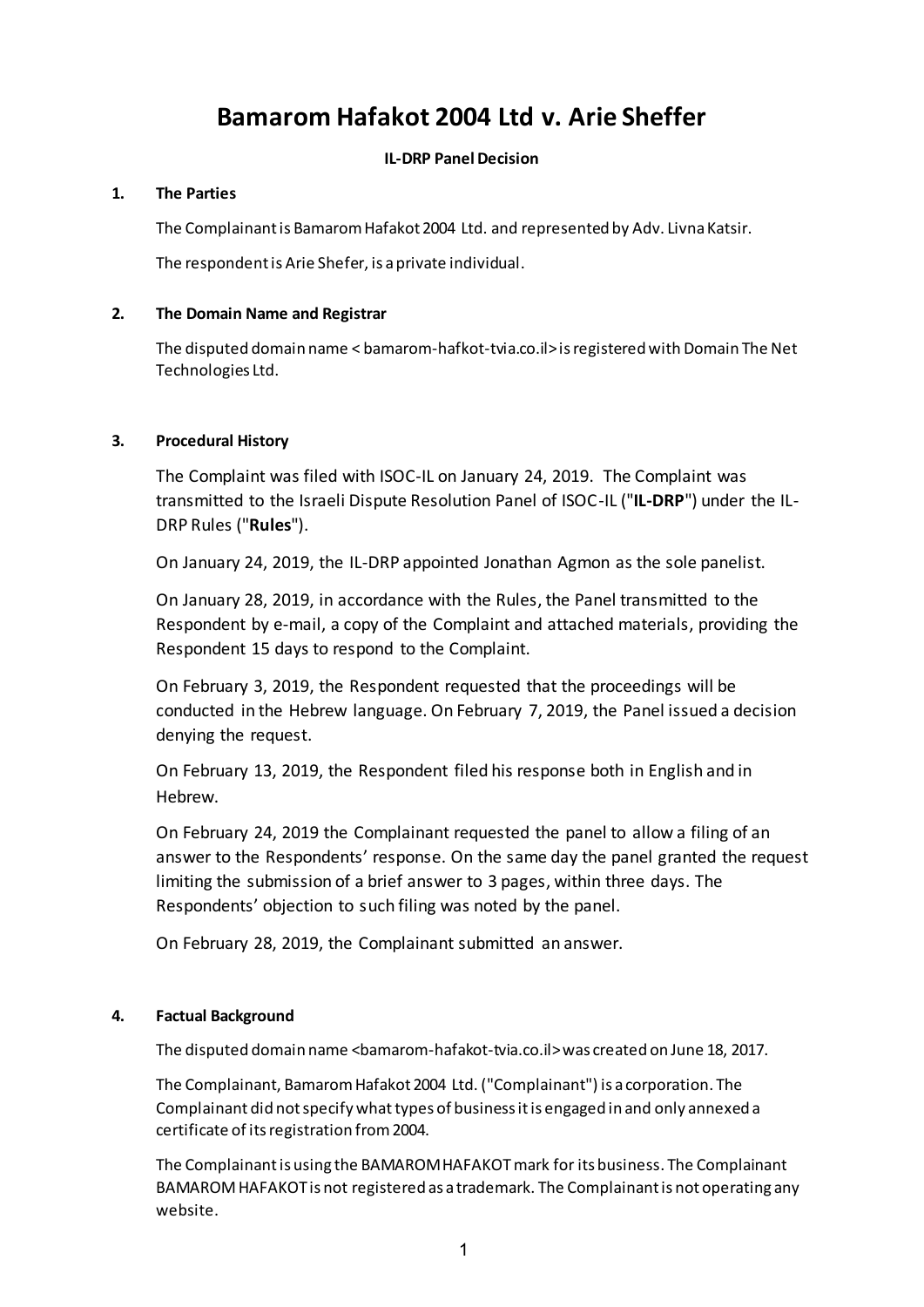The Respondent is a private individual who states that he is leading a public campaign against the Complainant's alleged fraudulent actions.

The disputed domain name <br />bamarom-hafkot-tvia.co.il> resolves to a website containing information regarding legal proceedings that the Complainant has been involved in, short videos from talk shows, investigative reports about the Complainant, information about other endeavors of the owners of the Complainant and its legal counsel.

## **5. Parties' Contentions**

# **A. Complainant**

The Complainant argued that the disputed domain name is confusingly similar to its registered Name "Bamarom Hafakot 2004 Ltd". It argued that the Respondent has no rights in the Name. In addition, it contented that the disputed domain name consists of unfair use, that the website is defamatory, it interferes with the Complainant's business and infringes its' copyrights.

In the response submitted, the Complainant contended that the Respondent is a "systematic thief", repeated the claims made in the Complaint and emphasized the bad faith use the Respondent is making in the disputed domain name. In addition, the Respondent claimed that the statement clarifying the website is not the Complainants' website was added only after this complaint was filled.

It should be noted that the Complaint may be described as a bare-bones complaint providing very limited information. Moreover, apart from proof of its registration as a corporation, the Complaints did not submit any evidence alongside the Complaint.

In the response it submitted a number of screen shots from the Respondent's website, a screenshot, of what appears to be the Complainant's Facebook page, a copy of settlement agreement with a confidentiality clause and a number of IL-DRP decisions.

# **B. Respondent**

The Respondent argues that the disputed domain name is not confusingly similar. The Complainant's corporate name is "Bamarom Hafakot 2004 LTD.", whereas the disputed domain is <bamarom-hafakot-tvia.co.il>. The two differ in two words - the disputed domain name does not include the year "2004," and adds the word "tvia," which translates into the word "lawsuit" in the Hebrew language. In addition, the home page of the Respondent's website displays a boldly written statement in white letters and a red background, to emphasize that the website is not the Complainant's website.

These differences and clear statement, argues the Respondent, ensure that Internet users will not be confused or mislead.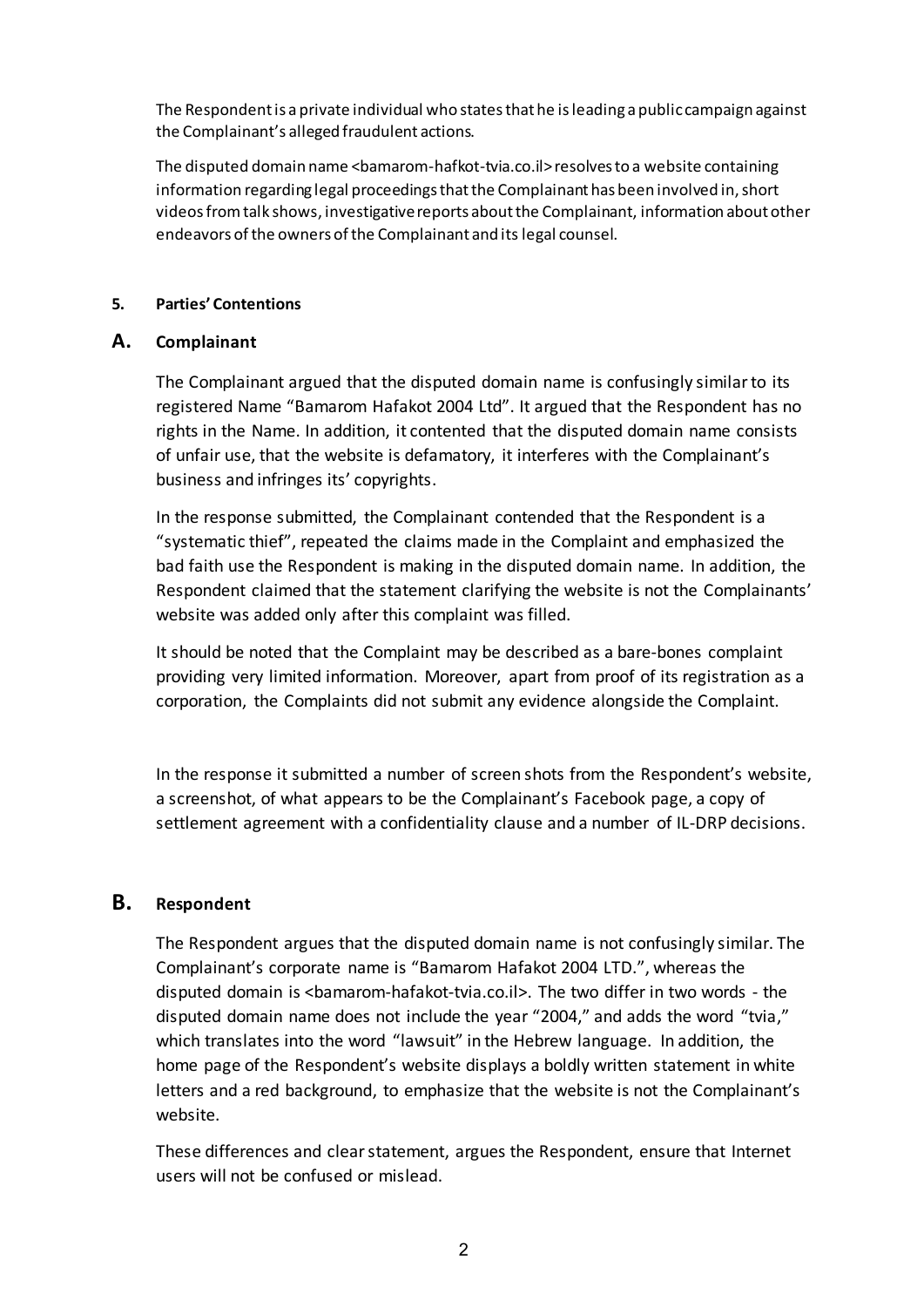In addition, the respondent states that the Complainant does not have any active website, nor does it have any domain name registrations. This, claims the Respondent, shows there could be no confusion caused to Internet users.

Furthermore, the Respondent claims he purchased the disputed domain name in good faith, as his website provides a "public service": it holds all the relevant information regarding legal actions to which the Complainant is or was a party to, and by supplying the public with the necessary criticism, information and "know how" regarding defending oneself in legal proceedings submitted by the Complainant.

Moreover, the Respondent claims that the Complainant has no goodwill or positive reputation in the BAMAROM HAFAKOR mark. He states that even several Facebook groups were established to protect the public from the Complainant's actions. Since, according to the Respondent, the Complainant has no website, no good will and no "good" reputation, his actions can't be misleading, can't interfere with the Complainant's business and his website can't be defamatory.

Furthermore, the Respondent emphasizes the fact that he has no monitory gain or other benefit from the website under the disputed domain name, and therefore, all his actions should be taken to have been made in good faith.

## **6. Discussion and Findings**

The IL-DRP is an alternative dispute resolution procedure intended to provide expedited resolution to disputes regarding the allocation of domain names under the .IL ccTLD in accordance with the Rules. The Respondent submitted to this process and Rules when he applied for and registered the disputed domain name with Domain The Net Technologies Ltd. registration agreement provides that the applicant for the domain name accepts the ISOC-IL registration rules (see https://domains.livedns.co.il/Terms.aspx).

The ISOC-IL registration rules provide that "the [domain name] holder agrees to the jurisdiction of the IL-DRP." (See section 12.3). The Respondent, therefore, by applying for and registering the disputed domain name agreed to the IL-DRP and the Rules.

It is also noted that the Rules now adopted by ISOC-IL follow closely those of the Uniform Dispute Resolution Policy (UDRP), therefore the WIPO Arbitration and Mediation Center extensive jurisprudence (and others interpreting the UDRP) can be used as examples of how previous panels have adopted and interpreted provisions similarto the Rules and UDRP.

The Rules provide that disputes regarding the allocation of a domain name by a Holder may be brought by a Complainant on the following grounds:

3.1. the disputed domain name is the same or confusingly similar to a trademark, trade name, registered company name or legal entity registration ("Name") of the Complainant; and

3.2. the Complainant has rights in the Name; and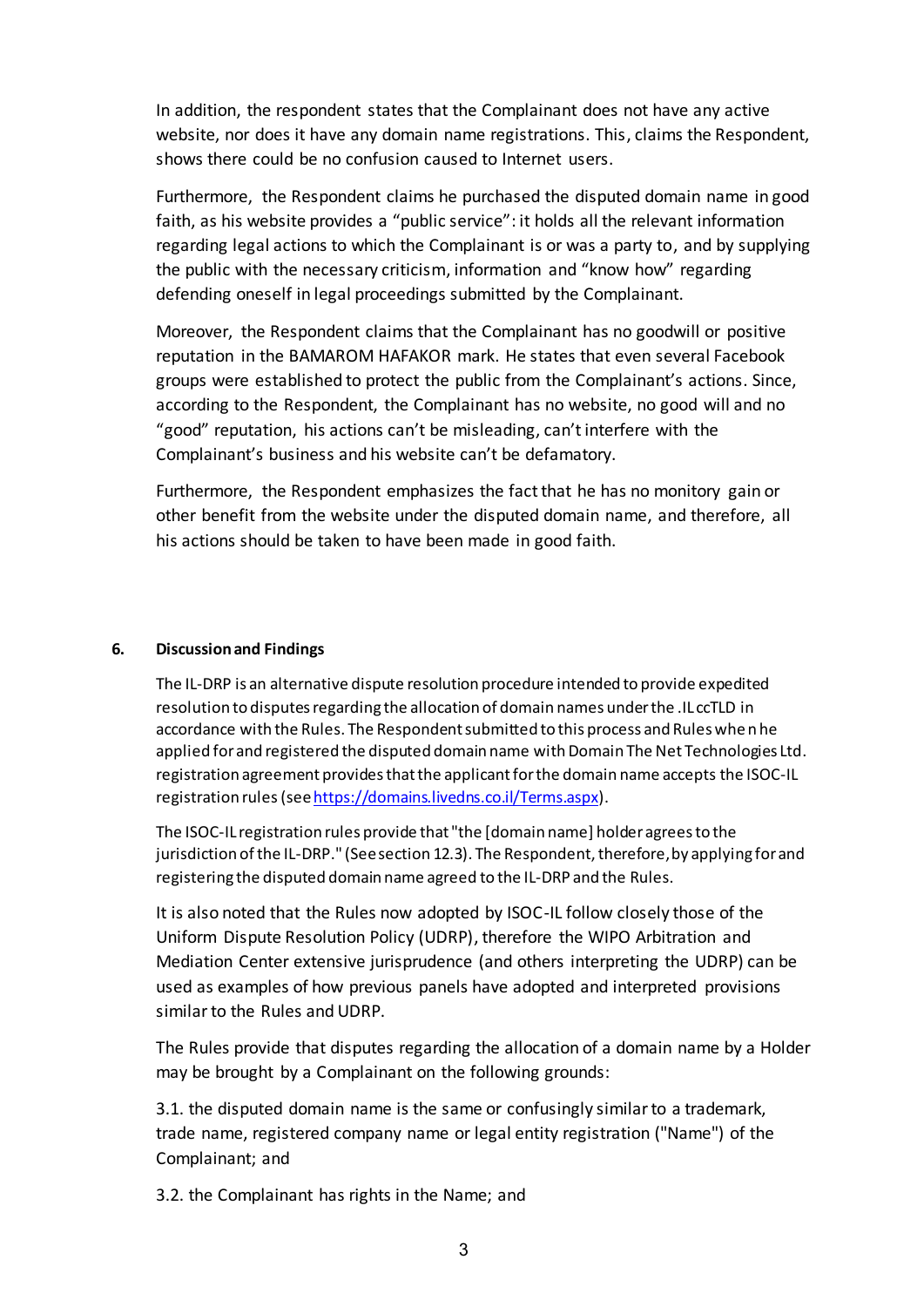## 3.3. the Holder has no rights in the Name; and

3.4. the application for allocation of the disputed domain name was made or the disputed domain name was used in bad faith.

## **7. Preliminary – Language of the Proceedings:**

On February 3, 2019, the Respondent filed a request that these proceedings shall be conducted in the Hebrew language. The Respondent stated that all the parties are fluent in Hebrew. Therefore, to prevent further complication of the proceedings, the Panel should hold these proceedings in the Hebrew language.

The Complainant did not timely respond to the request. The Complainant filed a late response stating that it leaves the matterto the decision of the Panel.

The IL-DRP provides that "all the information transmitted via e-mail shall be in English," that all documents submitted must be in English or Hebrew and that the Panel may order those documents in any language, be provided with a translation in whole or in part into either Hebrew or English (see Rule 5.4). In addition, section 15.3 of the IL-DRP provides that English shall be the official language of the decision.

It is unclear exactly what the words "all the information transmitted via e-mail" in Rule 5.4 mean because the entire proceedings are conducted via e-mail. However, be that as it may, the fact that the Rules' official language is English, that the Rules only specify that documents submitted may be in the Hebrew or English languages, and thatthe decision is to be drafted in English provide ample support to the conclusion that the Rules mandate that the proceedings, including the content complaint and response, be in the English language.

Unlike other domain names dispute resolution mechanisms, such as the UDRP, the IL-DRP does not grant the Panel with discretion to amend the language of the proceeding nor to accept an agreement by the parties to change the language of the proceedings. Until such time, when the IL-DRP is amended to grant a Panel the discretion to determine the language of the proceedings, the Panel is of the opinion that it lacks the capacity to disregard or judicially amend the IL-DRP or the Rules.

In the present case, the Complainant did not provide its' consent to changing the language of the proceedings and in any event, the Panel is of the view that even with such consent, the language of the proceedings cannot be changed without a further amendment of the Rules, which as noted is outside the jurisdiction of this Panel. The Panel notes that since the Hebrew language is an official language in Israel, ISOC-IL should consider making the necessary amendment to allow the parties to have the proceedings conducted in the Hebrew Language and also allow the decision to be similarly drafted in the language the parties are more comfortable with. See Rule 11 of the UDRP.

As a result, the language of the proceedings shall be the English language. The parties were notified of the Panel's decision by an interim decision on February 7th, 2019.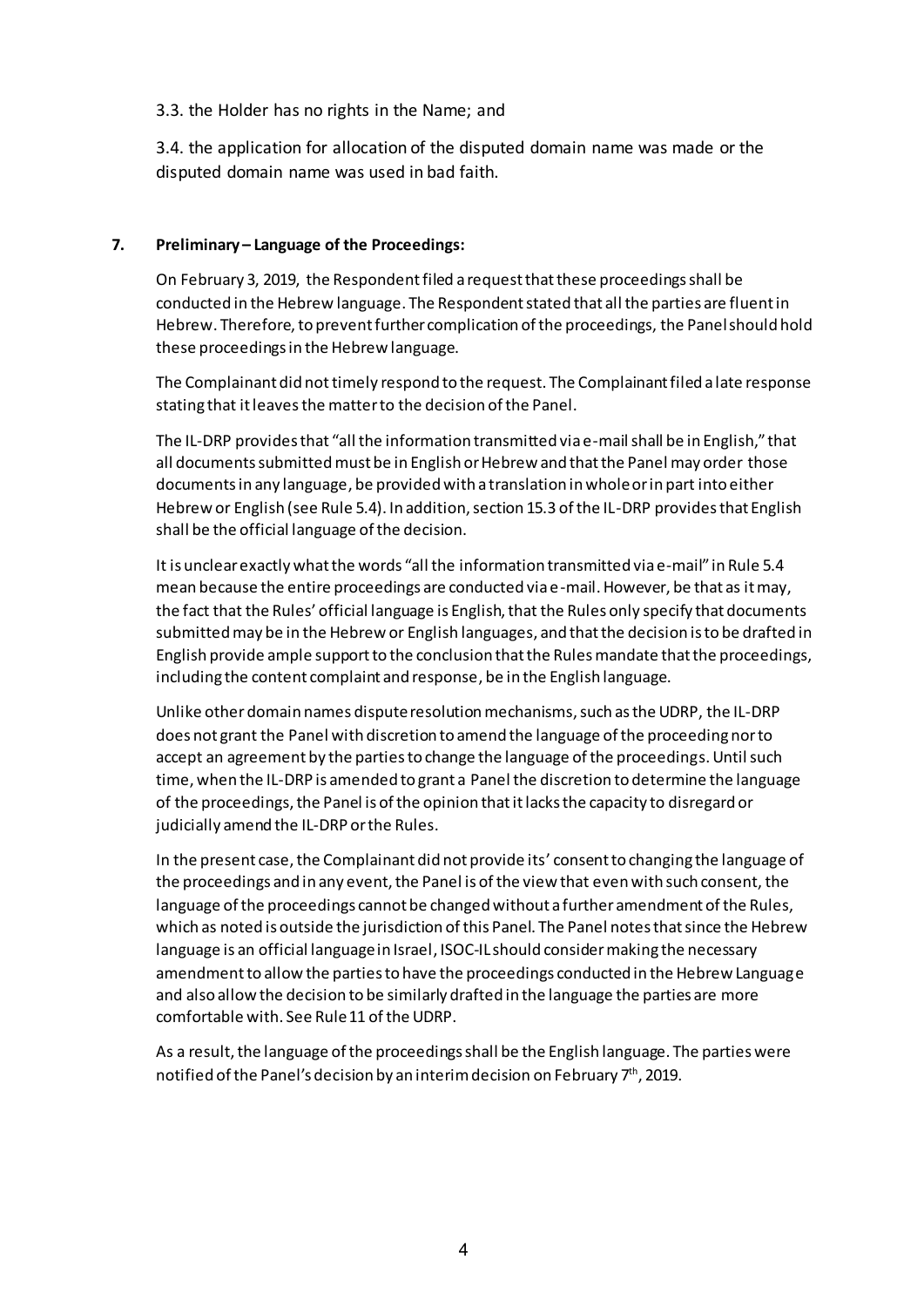# **A. Same or Confusingly Similar**

It is up to the Complainant to show that the disputed domain name isthe same or confusingly similar to a trademark, trade name, registered company name or legal entity registration of the complainant.

In the present case, the Complainant argued it was the owner of the BAMAROM HAFAKOT trademark, but did not provide any evidence to show that it has a registered trademark. The Complainant also did not provide any evidence to show that it has reputation or goodwill in the mark. The single piece of evidence containing a cropped image of a part of a Facebook page of Bamarom Audition is far from sufficient to show that the Complainant has reputation and goodwill in the BAMAROM HAFAKOR mark.

The Complainant did provide evidence showing that its legal name is Bamarom Hafakot 2004 Ltd. Therefore, the Complainant can base its complaint on Section 3.1 of the Rules.

When reviewing the first element the Panel examination is limited to the identity between the Name and the disputed domain name. This is a threshold requirement that the Complainant must meet irrespective of the other facts surrounding the case. In the present case, the disputed domain name consists of the Complainant's Name (without the year of its registration) with the additional generic word "tvia", hyphens and the suffix "co.il".

Previous UDRP panels have ruled that the mere addition of a non-significant element does not sufficiently differentiate the domain name from the registered trademark: "The incorporation of a trademark in its entirety is sufficient to establish that a domain name is identical or confusingly similar to the Complainant's registered mark" (See Britannia Building Society v. Britannia Fraud Prevention, WIPO Case No. D2001-0505). The same conclusion applies when the rights are established by a Name (in accordance with the Il-DRP Rules), and not a registered trademark.

This panel finds that the addition of a generic term such as "lawsuit" – "tvia" and hyphens is insufficient to distinguish the disputed domain name from the Complainant's registered legal name.

This, alongside the addition of the suffix "co.il", does not escape the conclusion that the disputed domain name is confusingly similar to the Complainant's registered name.

Accordingly, the panel finds that the disputed domain name is confusingly similar to the Complainants' registered legal name.

## **B. Rights in the Name**

Next, it is up to the Complainant to show that the Complainant has rights in the BAMAROM-HAFAKOT Name, and that the Respondent has no rights in the Name.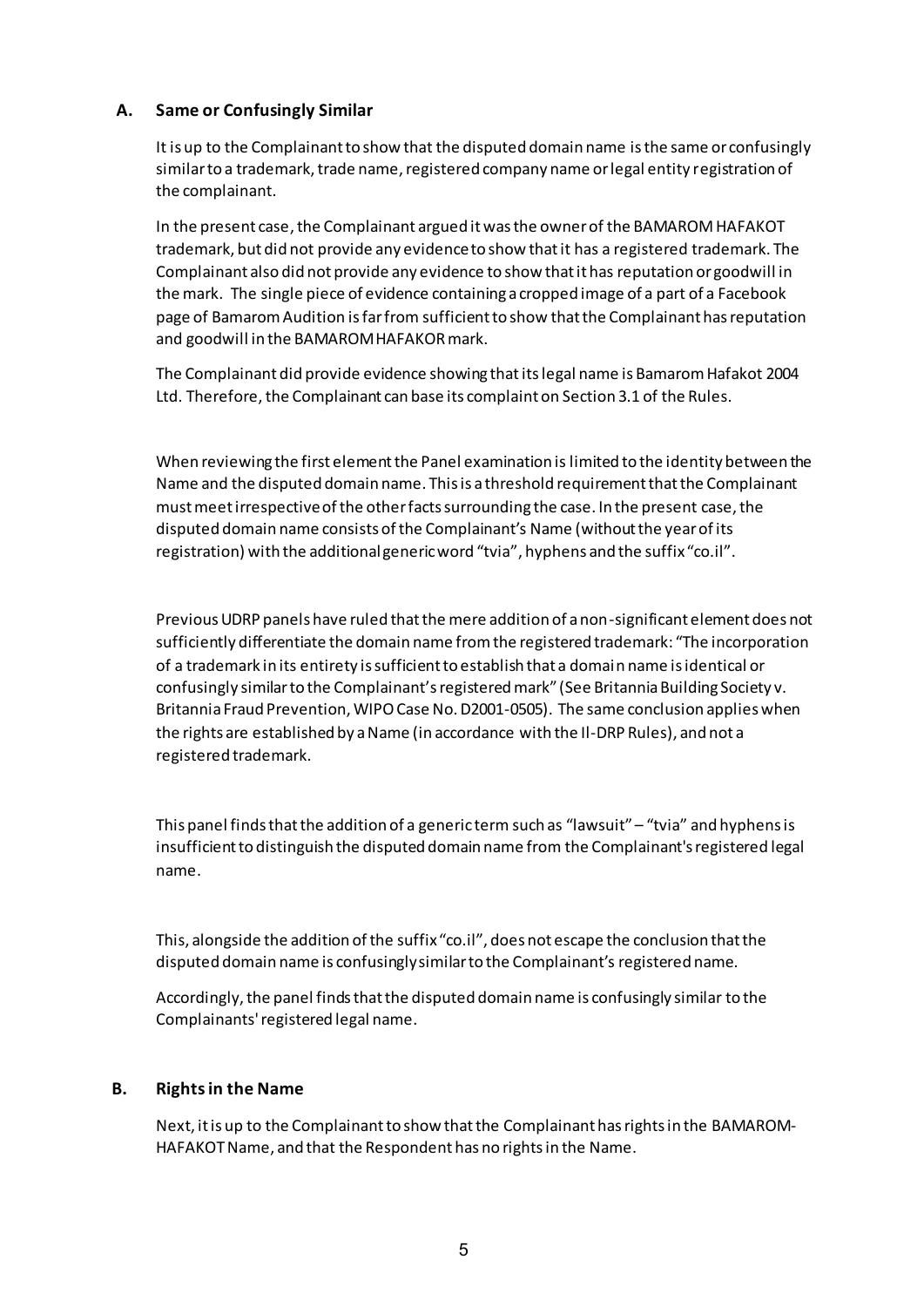As noted above, the Complainant was unsuccessful in showing trademark rights or goodwill or reputation in the mark. The only showing made by the Complainant was that it registered the corporation name – BAMAROM HAFAKOT 2004 Ltd. In fact, the Facebook cropped image provided displays a number of names, including BAMAROM AUDITION, BAMAROM, BAMAROM OLAM HABIDOR, and BAMAROM HAFAKOT. Accordingly, the Complainant barely made a thin showing of rights in the Name through its registration as its corporation name. The Complainant has provided that it has not approved or permitted for the Respondent to use its trademark or Name.

The Respondent claims that he has legitimate rights in the name as he, as he puts it, provides a public service and vital information to the public regarding the Complainant'sways of action, with information on how to conduct oneself in case of a lawsuit brought by the Complainant. In plain words, the respondent is claiming that the disputed domain name is being used for genuine noncommercial free speech.

Under UDRP Rules and decisions, panels have established two approaches to the matter (See WIPO Overview 3.0 section 2.6.2):

| The first approach:  | The right to criticize does not extend to registering a domain name<br>that is identical or confusingly similar to the owner's registered<br>trademark or conveys an association with the mark.                                     |
|----------------------|-------------------------------------------------------------------------------------------------------------------------------------------------------------------------------------------------------------------------------------|
| The second approach: | Irrespective of whether the domain name as such connotes criticism,<br>the respondent has a legitimate interest in using the trademark as<br>part of the domain name of a criticism site if the use is fair and non-<br>commercial. |

See: WIPO Case No. D2009-0022 The First Baptist Church of Glenarden v. Melvin Jones; WIPO Case No. D2014-0780 Mr. Willem Vedovi, Galerie Vedovi S.A. v. Domains By Proxy, LLC / Jane Kelly; WIPO Case No. D2016-2608 Azimo Ltd. v. Vladimir Zubkov ("Azimo").

In Azimo three supporting considerations where offered by the panel: (1) whether the domain name has been registered and is used genuinely for the purpose of criticizing the mark owner; (2) whether the registrant believes the criticism to be well-founded and lacks intent for commercial gain; and (3) whether it is immediately apparent to Internet users visiting the website at the domain name that it is not operated by the owner of the mark.

The Panel prefers the second approach. This approach is in accordance with the fundamental statute of Free Speech underthe Israeli legal system, before and after the legislation of Basic Law: Human Dignity and Liberty (See Motion for Civic Appeal 10520/03 Itamar Ben Gvir v. Amnon Dankner(published by Nevo, November 12, 2006, paragraph 10); Supreme Court of Justice 5421/03 Shin. Yud. Nun – Leshiviun Yezug Nashim v. The council for Film Review, (published by Nevo, March 3, 2003).

In the present case the Respondent has shown that the domain name has been registered and is used genuinely for the purpose of criticizing and informing the public about the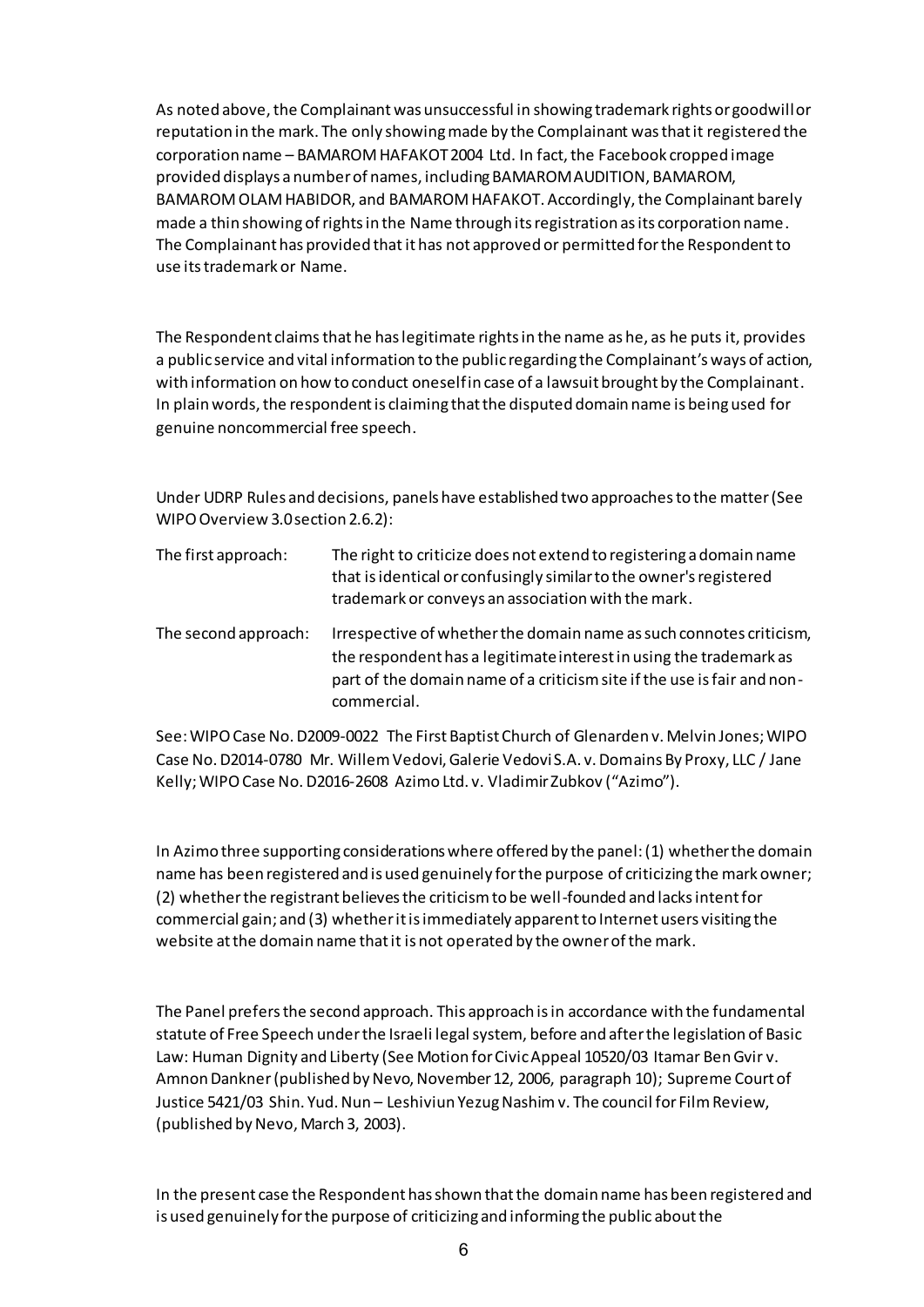Complainant. No other information or product is shown or offered on the websiteand no evidence to show that the Respondent has any commercial gain from his activities were brought forth by the Complainant. Moreover, it is apparent that Internet users visiting the website under the disputed domain name will immediately know thatthe website is not operated by the Complainant.

This Panel findsthat the Respondent truly believes his views of the Complainant, and they are well-founded in the evidence filed and lack any commercial gain.(See also WIPO Case No. D2000-0190 Bridgestone Firestone, Inc., Bridgestone/Firestone Research, Inc., and Bridgestone Corporation v. Jack Myer)

The Complainant cited In re Noam Kuris ("Kuris") IL-DRP decision in support of its case. The Panel finds that the Kuris is distinguishable. In Kuris the respondent did not submit a response from which the panel there could learn of any legitimate rights the respondent might have had in the Name. As explained atlength this is not the case here.

Accordingly, having considered the parties submissions and arguments, the Panel finds that on balance, the Complainant failed to prove this element and that the Respondent has shown a legitimate interest in using the Name as a part of the disputed domain name for free speech purposes and the use appears to be fair and non-commercial.

## **C. Application or Use in Bad Faith**

In light of the Panel's finding in terms of Section 3.3 of the Rules, it is unnecessary for the Panel to render a determination in the issue of application oruse in bad faith in detail in the present case. However, due to the uniqueness of this present case, the Panel will render his opinion as to section 3.4 to the Rules.

The Complainant must show that the Respondent registered and is using the disputed domain name in bad faith (section 3.4 of the Rules). Section 4 of the Rules provides circumstances that may prove bad faith under section 3.4 of the Rules.

The burden placed on the Complainant is to bring evidence showing circumstances that indicate that the Respondent registered orused the disputed domain name in bad faith.

A Panel will look into the totality of the circumstances in each case, and these can include evidence of the degree of distinctiveness or reputation of the mark, the failure of the Respondent to file a response and the implausibility of any good faith use to which the domain name may be put.

As mentioned above the Complainant argued,that the Respondent's use of the disputed domain name amounts to bad faith and inter alia, consists of unfair use. The Complainant further argued that the website operated by the Respondent is defamatory, infringes copyrights and interferes with its' business. The Respondent rejects all these claims and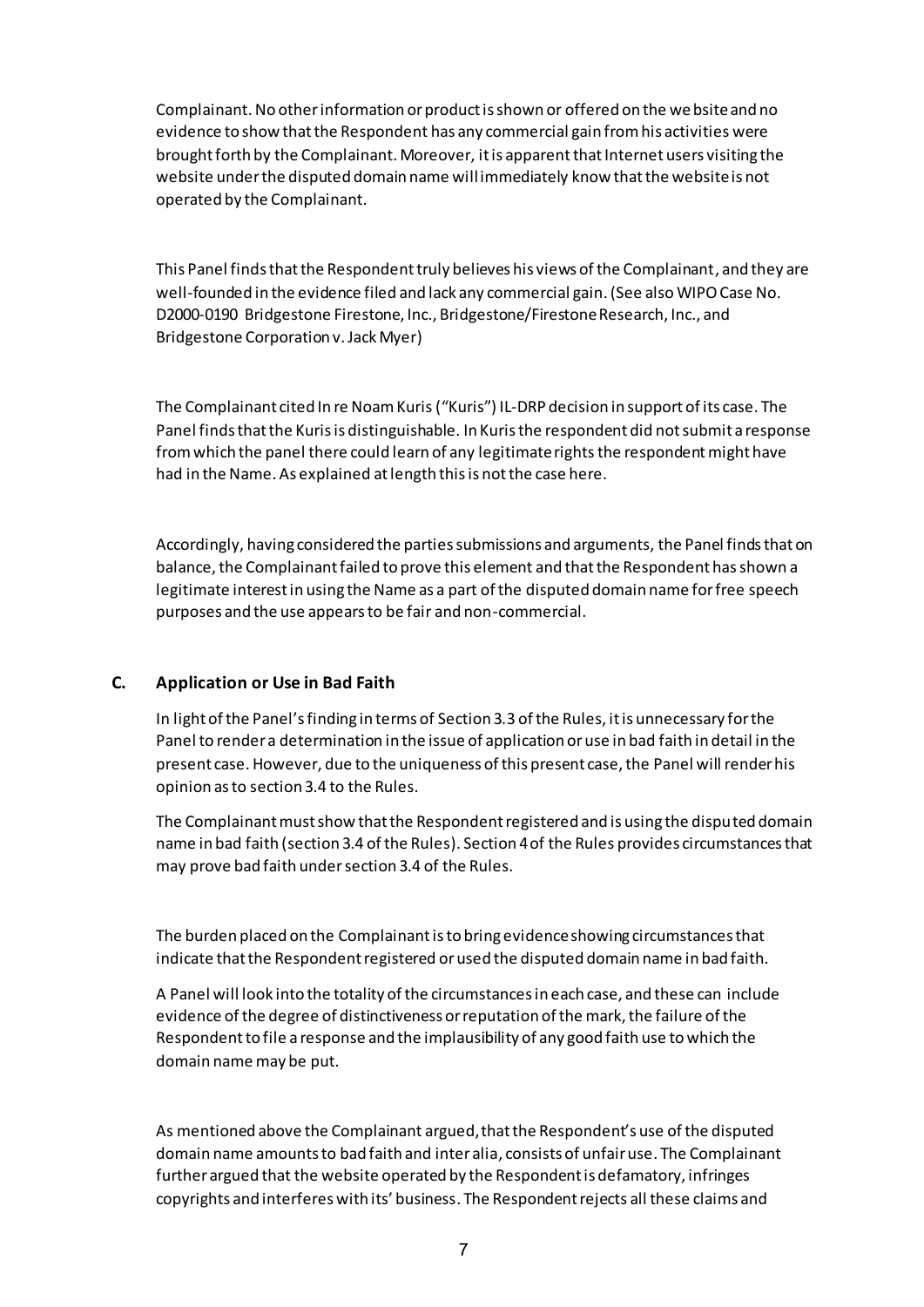stipulates that the true intention of the Complainant is to silence the Respondent and thus prevent the public from obtaining knowledge on the Complainant.

The Panel notes that non-commercial fair use without intent to tarnish the reputation of a Complainant is a defence under the second element (See also WIPO Overview 3.0, at par. 3.12). Therefore, if the Complainant was able to show that the statements made on the website under the disputed domain name are defamatory and intended for commercial use than such use may be found as to be evidence of the Respondent's bad faith.

Previous panels have turned to Israeli legislation and precedent in order to determine good or bad faith under section 3.4 of the Rules (See among others: Habitat v. Amir Hadad, July 31, 2000; Disney Enterprises, Inc. v. Mr. Arick Gross, January 28, 2000). Therefore, the Panel will further examine the claim through the scope of Israeli Law.

The Complainants claims of "unfair use" and "interference with its business"are relevant to Commercial Torts Law, 5759-1999 (Commercial Torts Law). However, in order for the Commercial Torts Law to apply the Respondent must be a "business" see Sections 1 – 4 to the Commercial Torts Law:

The Complainant did not contestthe fact that the Respondent is a private individual, nordid it argue that the Respondent has any monetary or other gain from operating the website under the disputed domain name. Therefore, The Complainant failed to show that it can rely on the Commercial Torts Law to make a showing that the Respondent acted in bad faith, whetherin registration or in use.

As the Complainant does not operate a website, it is not clear what "interreference", the disputed domain name and website can possibly pose. It should be noted that the Facebook page does not assist the Complainant's case. First, as noted above it is unclear that it is owned by the Complainant. Second, the Complainant did not bring any evidence to show that the Facebook page serves as a commercial website in the sense that it conducts business there through. Third, there is no evidence showing thatthe disputed domain name unfairly affects access of the Complainant's clients to the Facebook page.

As to "passing off", the burden to show goodwill lays with the Complainant. The Complainant did not submit any evidence whatsoever to show goodwill or reputation it has acquired under the Name. The Complainant did not submit any evidence to show any damages were caused to its business, due to the use of the disputed domain name by the Respondent (See Civic appeal 945/06 General Mills Inc. v. Meshubach Taasiut Mazon Ltd. (published by Nevo October 1, 2009)). The Complainant's claim regarding the timing of posting the statement explaining that the Respondent's website is not affiliated with the Complainant, was not shown by evidence. The Complainant did not submit any screenshots of the Respondent's website prior to the submission of the Complaint and therefore the Panel refuses to accept this argument.

As for defamatory publications via the disputed domain name and the Respondent's website, the Prohibition on Defamation Law, 5725-1965 ("Defamation Law"), allows certain "allowed publication" (see section 13) or Defences (see sections 14 and 15) and no evidence was filed to show that the publications amount to a defamatory publication. Be that as it may, the Panel